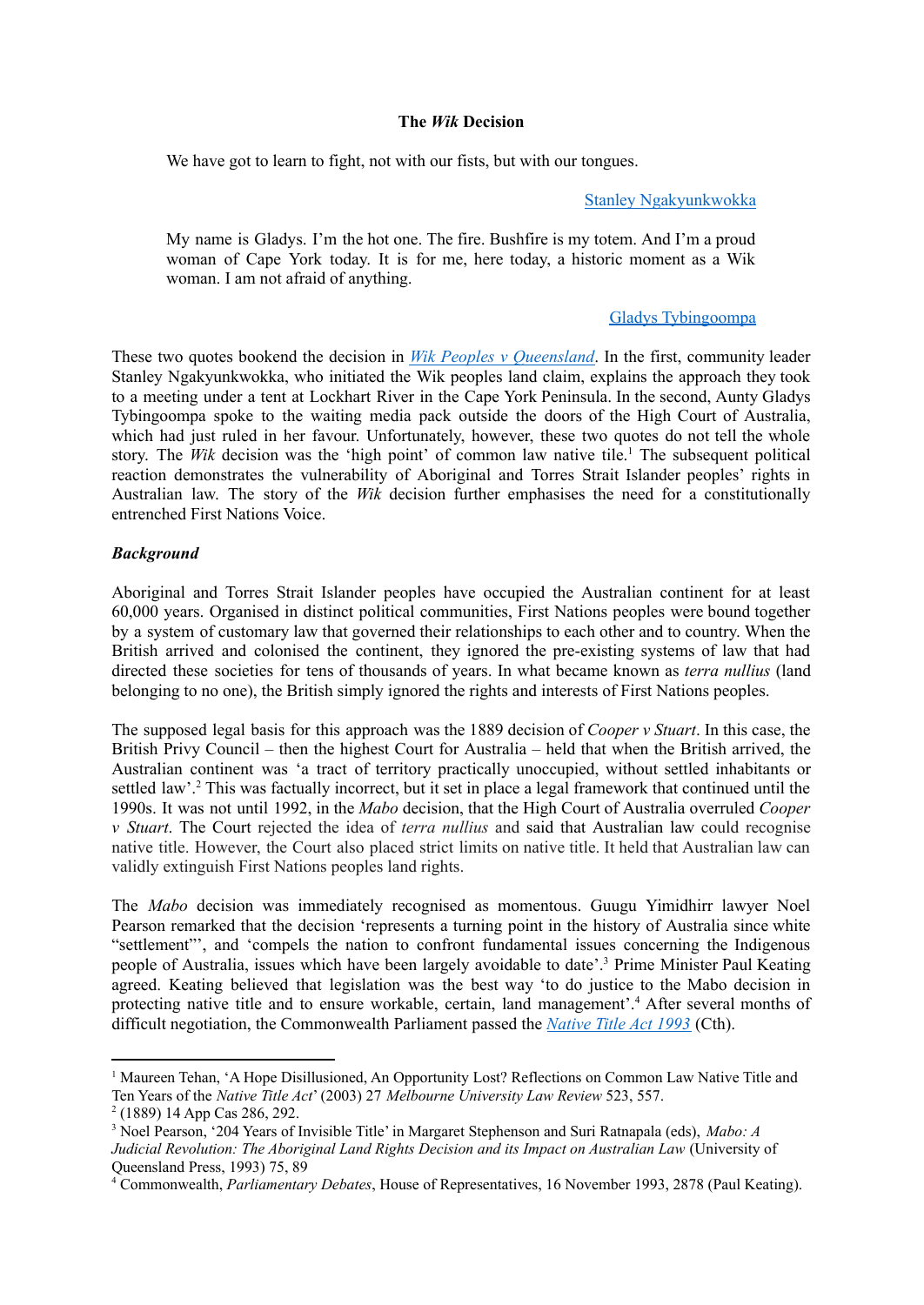## *The Wik Case*

During the negotiations for the *Native Title Act*, at least one First Nations community lodged a native title claim seeking recognition and protection of their rights and interests in land. In June 1993, the Wik peoples of the western Cape York Peninsula lodged a claim for native title over certain areas of land in Queensland subject to two leases. The Thayorre people subsequently joined the case. While all parties agreed that the granting of freehold title extinguishes native title, the question in the *Wik* case was whether the grant of a pastoral lease would do so too. In 1996 with a 4 to 3 split, the Court said no. Native title could co-exist with the grant of a pastoral lease.

The majority reached their decision by looking at the meaning of the word 'lease' and the purpose for which a lease is granted. They held that because pastoral leases do not automatically grant exclusive possession to the leaseholder, they do not necessarily extinguish native title. Rather, it is important to consider the rights conferred by a particular lease, and then consider the nature and content of the native title rights and interests. <sup>5</sup> Although confirming that native title can coexist with other legal interests in land, the Court held that where native title rights are in conflict or inconsistent with pastoral interests, the rights of pastoralists would prevail. The minority judges held that pastoral leases granted exclusive possession to the leaseholders. On this basis, they held that native title had been extinguished.

# *The Backlash*

The *Wik* decision was not revolutionary. The Court confirmed that Australian law can extinguish native title. The majority of the Court simply said that it is necessary to closely examine the particular non-native title rights and interests granted to see whether it is inconsistent with the co-existence of native title. If it is, native title is extinguished. If it is not, native title can persist. The decision also only affected leasehold. It had no consequence for property held under freehold.

However, perhaps because significant areas of the country were subject to pastoral leases, the decision provoked significant political backlash. The backlash was inflamed by conservative politicians and members of the newly elected Howard government. In an interview on *the 7.30 Report*, Prime Minister John Howard held up a map of Australia supposedly demonstrating how much of Australia was at risk from native title claims. <sup>6</sup> Some state Premiers suggested that the suburban backyard was next. <sup>7</sup> Agricultural and mining interests were also outraged. National Farmers Federation President Donald McGauchie declared that 'the decision has just about ended Aboriginal reconciliation'. <sup>8</sup> These statements were legally baseless but politically effective.<sup>9</sup>

## *The Ten Point Plan*

The Howard Government promised a legislative response to the decision. In September 1997, the Native Title Amendment Bill was introduced in Parliament. Known as the Ten Point Plan, the Bill proposed to broaden the power of governments to extinguish native title, remove the right to claim over urban areas and make the initiation of claims more burdensome. Howard [explained](https://australianpolitics.com/1997/05/08/howard-amended-wik-10-point-plan.html) his [motivation:](https://australianpolitics.com/1997/05/08/howard-amended-wik-10-point-plan.html)

<sup>5</sup> *Wik Peoples v Queensland* (1996) 187 CLR 1, 132-133 (Toohey J); 155, 167 (Gaudron J); 168 (Gummow J); 238 (Kirby J).

<sup>6</sup> Interview with Prime Minister John Howard (Kerry O'Brien, 7:30 Report, 1 December 1997) <[https://pmtranscripts.pmc.gov.au/release/transcript-10554>](https://pmtranscripts.pmc.gov.au/release/transcript-10554).

<sup>7</sup> Ruth McCausland, 'Special Treatment—The Representation of Aboriginal and Torres Strait Islander People in the Media' (2004) 16 *Journal of Indigenous Policy* 84, 87.

<sup>8</sup> Ravi de Costa, 'Reconciliation as Abdication' (2002) 37(4) *Australian Journal of Social Issues* 397, 399;

<sup>9</sup> On the backlash see: Harry Hobbs, 'The New Right and Aboriginal Rights in the High Court of Australia' (2022) *Federal Law Review* (forthcoming).